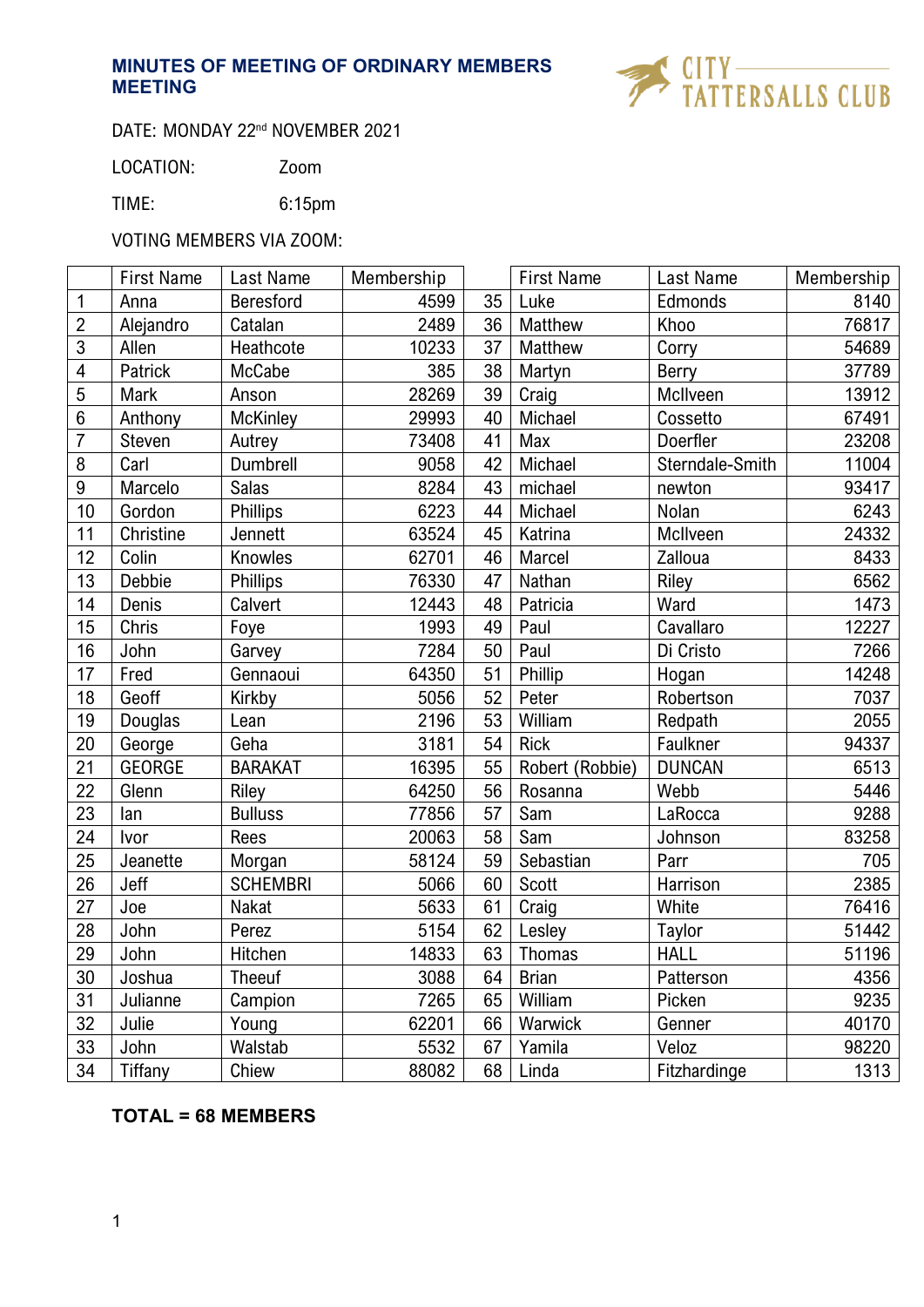

## QUORUM

The quorum at all Meeting of Ordinary Members is thirty Voting Members. With 68 members online, the Chairman confirmed a quorum and declared the meeting open at 6:15pm

#### WELCOME & HOUSEKEEPING

The Chairman welcomed all members present to the Meeting of Ordinary Members. This meeting named "Meeting of Ordinary Members" includes Social Members of our Club. The CEO outlined the protocols under which the meeting would be conducted.

## BUSINESS OF THE MEETING

## BACKGROUND

Arising from a meeting held with Life Member Michael Nolan on the 12th of November, two proposed changes to the proposed Resolution were put forward by Mr. Nolan, they were: To remove any mention of Junior members and

To amend Resolution 1 to reflect changes made to Resolution 2 of the first meeting which aim to provide members with greater clarity on the Hotel and Air Space Stratum.

## PROPOSED AMENDED RESOLUTION 1 (WITH AMENDMENT HIGHLIGHTED)

#### AMENDED RESOLUTION 1

# RESOLUTION 1 – CORE PROPERTY

HAVING NOTED that the Voting Members of the Club will immediately before this meeting consider and if thought fit pass a resolution to give CONSENT to the Board in the name of the Chairman, on behalf of and for the purposes of the Club, to, amongst other things, sell, or otherwise dispose of, 100% of the Club's interest in the Hotel Stratum Lot (as defined below) and the airspace surrounding the buildings located at 194-204 Pitt Street from part of level 7 upwards for the 194 building and from Level 5 upwards for the buildings at 196 to 204 (the Hotel Stratum Lot and airspace being the Hotel and Air Stratum), if considered necessary by the Board and by any means considered appropriate by the Board, and subject to the requirements of the Registered Clubs Act 1976 (NSW):

The members DECLARE that:

- a) from the date of this resolution until completion of the Developer Works under the Development Management Agreement, all property of the Club is not core property of the Club;
- b) on completion of the Developer Works under the Development Management Agreement, all the property comprised in the Club Stratum Lot(s) (excluding the Hotel and Air Stratum), constructed pursuant to and as defined in the Development Management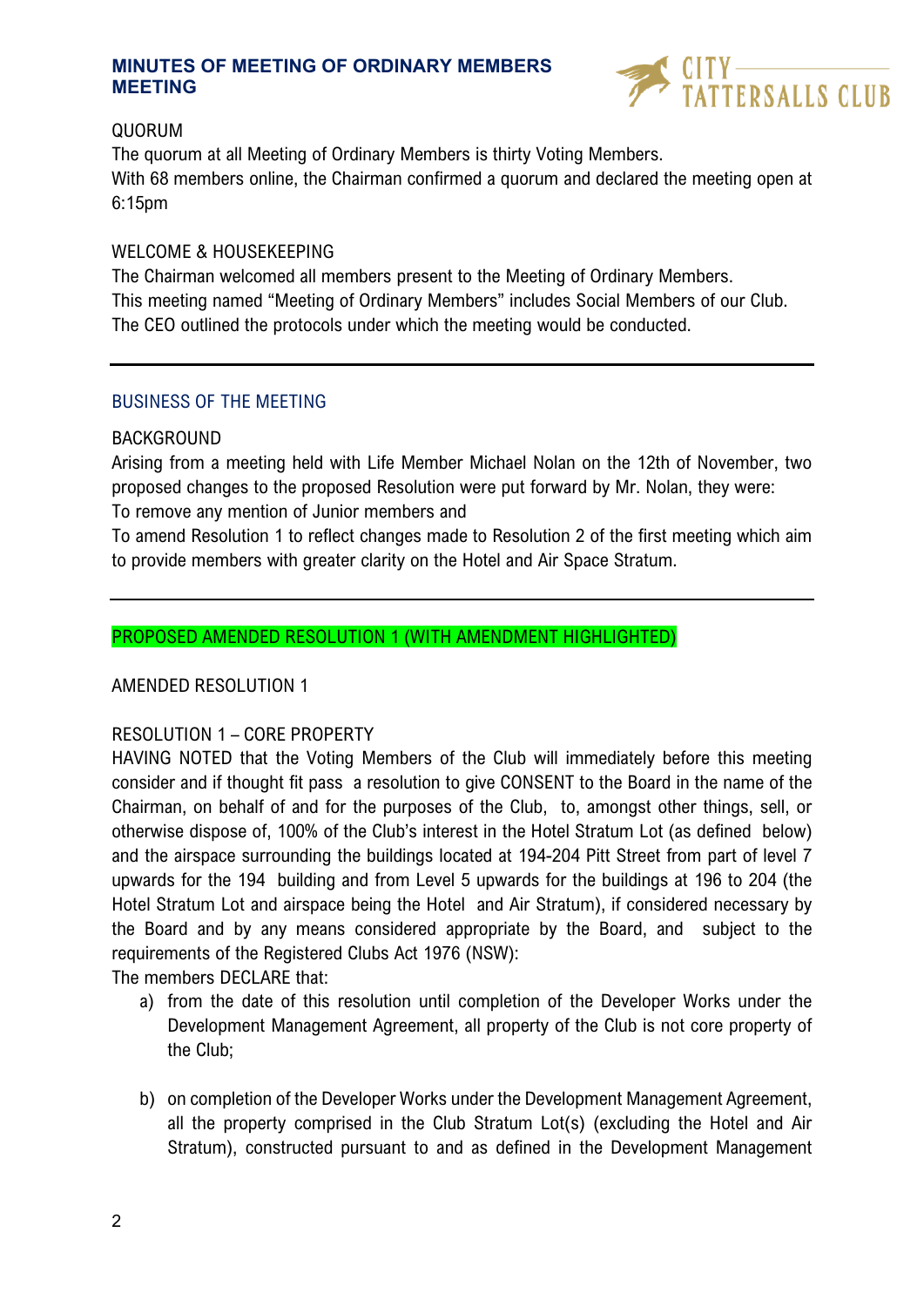

Agreement, containing the facilities provided by the Club for use of its members and their guests, is core property of the Club.

- c) on completion of the Developer Works under the Development Management Agreement, the following property is not core property of the Club.
	- I. all the property comprised in the Residential Stratum Lot(s), constructed pursuant to and as defined in the Development Management Agreement, containing the residential apartments.
	- II. any interest that the Club may hold in the Hotel and Air Stratum (noting that Club intends to sell the Hotel and Air Stratum prior to completion of the Developer Works);
	- III. those parts of the Club's property which are designated as common property or subject to an easement in the
	- IV. plans registered with the Land and Property Information office, or its equivalent, in respect of the Project; and
	- V. those parts of the Club's property which are designated as being used for a shared facility in any strata management statement affecting the Club's property; and
	- VI. all other property of the Club is not core property of the Club.

Resolution: to approve the proposed amendment to Resolution 1

Moved by: Michael Nolan #6243 Seconded by: Thomas Hall #51196

The motion was carried with a member approval of 96%

# RESOLUTION TO APPROVE RESOLUTION 1 AS AMENDED

#### Resolution 1 CHANGES TO CORE PROPERTY

Resolution: As described at pages 1 to 2 of the business of the Meeting. Having provided the effective notice period and having obtained approval from members to amend Resolution 1, the Club now seeks for members to approve Resolution 1 (as amended) which relates to Core Property

Moved by: Linda Fitzhardinge #1313 Seconded by: Denis Calvert #12443

The motion was carried with a member approval of 91%

Copy of full presentation attached to these minutes